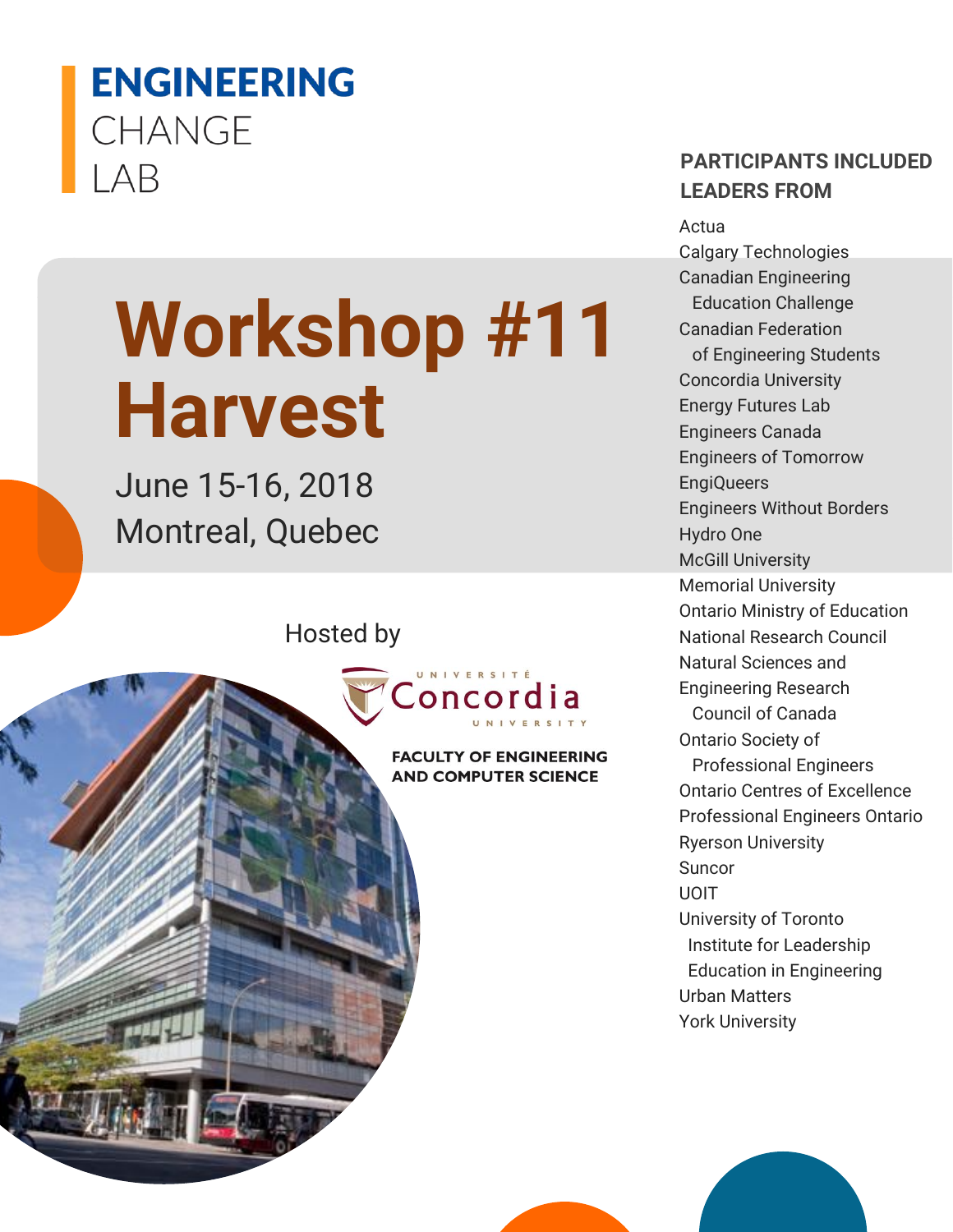### **Focus: technological stewardship**

### **FRAMING QUESTION**

Imagine that Canada's engineering community members are radically responsible leaders in ensuring technology makes the world a better place for all. What would that look like?

#### **DRAFT DEFINITION**

**PARTICIPANTS** technology is used to make the world a better place for all -- more equitable, inclusive, just, and sustainable.

To accomplish this, technological stewardship calls on those who create and influence technology to step into a responsible leadership role.

Embracing this role involves expansion -- of how engineers and others see their contribution, of who participates in evolving technology, and of the perspectives considered in this evolution.

gained a deeper understanding of technological stewardship

learned ways technological stewardship might be practiced

developed strategies for starting to practice tech stewardship in their own context

#### **KEY QUESTIONS**

Over the two days, participants helped answer the key questions:

- What behaviours illustrate technological stewardship?
- What values support technological stewardship?
- What opportunities does technological stewardship create?
- What are the challenges to technological stewardship?
- What are existing examples of technological stewardship?
- What actions are you willing to take towards technological stewardship?

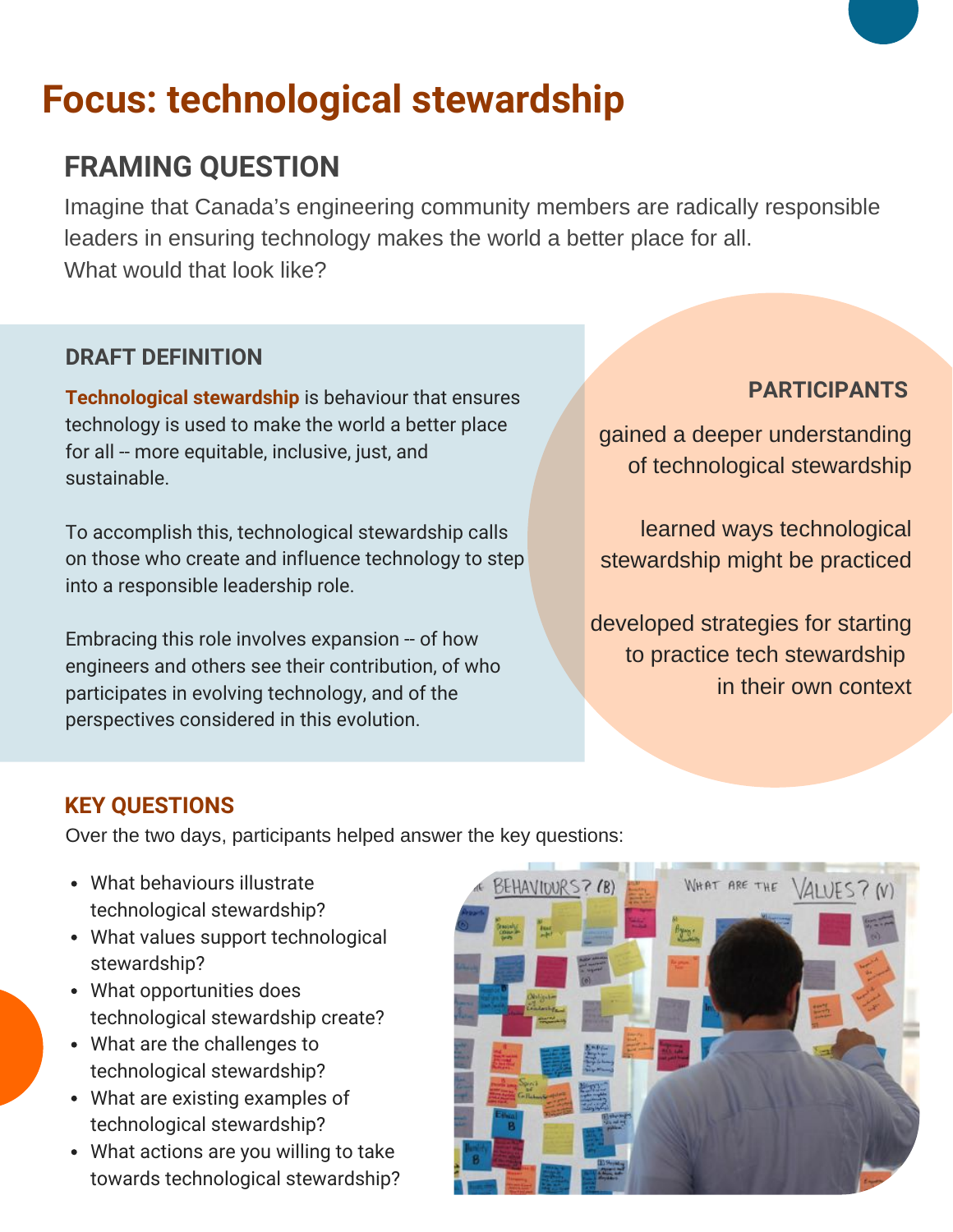#### **GROUND RULES**

- Be present
- Keep confidences
- Be open challenge assumptions (yours and others)
- Be inclusive create a democracy of time so everyone can speak / be heard

### **Day 1**

Star

#### **OPENING CIRCLE: INTRODUCTIONS & DISCUSSION**

What do you think is the default trajectory of humanity's relationship with technology?

erminato



moderator: Lindsay Mitchell, Engineering Change Lab

**"much needed voices, great kick-off to the time together; respectful, inclusive"**



**"timely and helped shape my thinking"**

**Melanie [Goodchild](https://uwaterloo.ca/waterloo-institute-for-social-innovation-and-resilience/people-profiles/melanie-goodchild)** Senior indigenous research fellow and associate Waterloo Institute for Social Innovation and Resilience



**Randy Herrmann Director** [Engineering](http://umanitoba.ca/faculties/engineering/departments/depts_engap.html) Access Program, University of Manitoba



**Steve Vaivada** President Scout [Engineering](https://scoutengg.com/about) & **Consulting**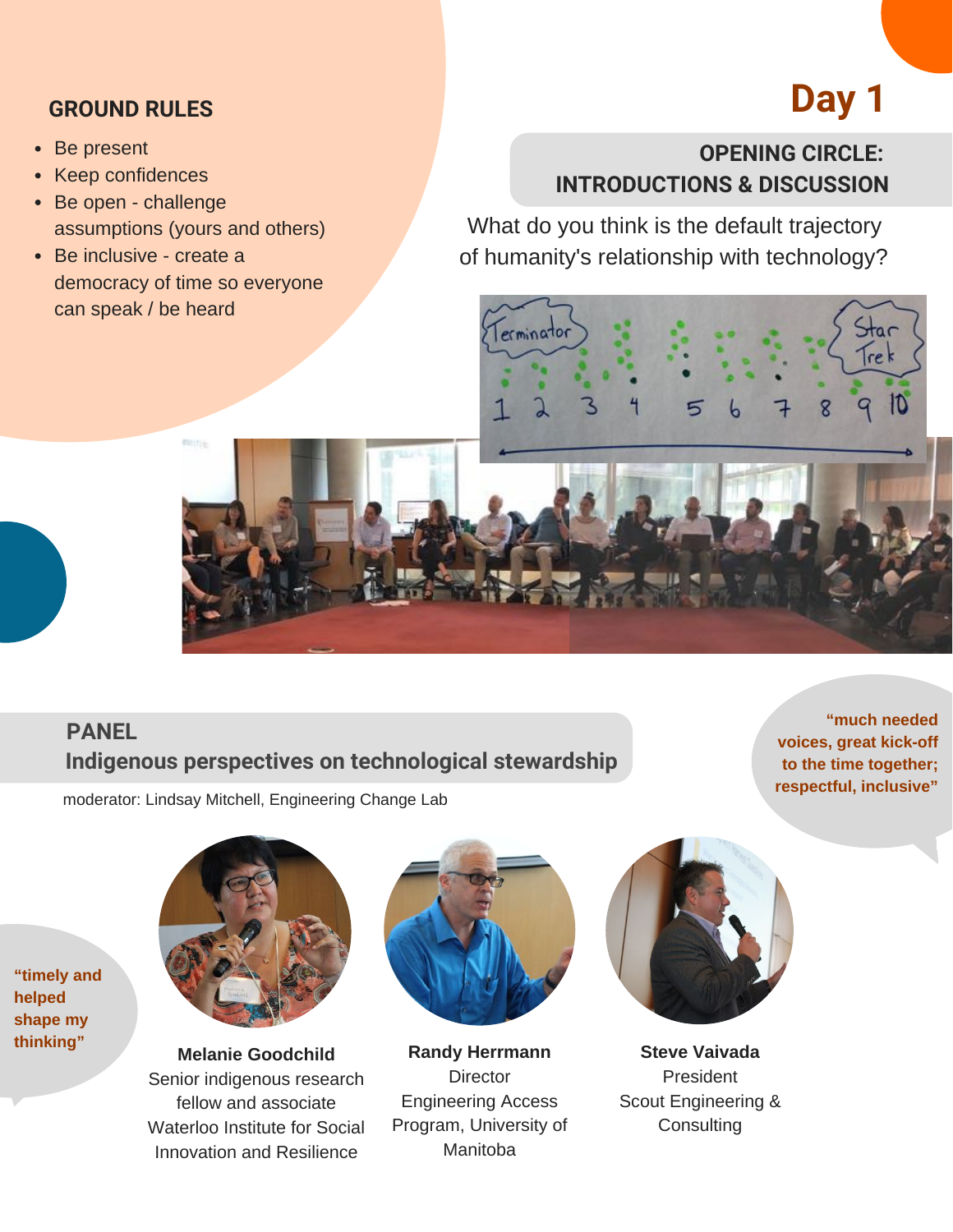**"inspiration to get involved in making the world a better place""**

#### **INTERACTIVE SESSION**

#### **Connecting technologies to problems that matter**



led by **Jason [Blackstock](http://www.ucl.ac.uk/steapp/people/blackstock)**, Associate Professor of Science and Global Affairs, University College London

Featuring highlights from the *How to change the world* program, which challenges students to engage with the UN Sustainable [Development](http://www.ucl.ac.uk/steapp/how-to-change-the-world) Goals

Discussion focused on the potential for adapting the program to various contexts in Canada.



### **INTERACTIVE SESSION / PANEL Beyond the Engineering Bubble**



moderator: **Govind [Gopakumar](https://www.concordia.ca/faculty/govind-gopakumar.html)**, Associate Professor and Chair, Centre for Engineering in Society, Concordia University

> interactive framing activity: **Layial El-Hadi,** Lecturer, Centre for [Engineering](http://explore.concordia.ca/layial-el-hadi) in Society & Graduate Program Director, Graduate Certificate in Innovation, Technology and Society, Concordia University



panelists:

**"great discussion and openness to change"**



**Brandiff Caron** Assistant Professor and Associate Chair, Centre for [Engineering](https://uwaterloo.ca/waterloo-institute-for-social-innovation-and-resilience/people-profiles/melanie-goodchild) in Society, Concordia **University** 



**Artur De Matos Alves** Professor, Department of Human Sciences, Arts and [Communication,](http://umanitoba.ca/faculties/engineering/departments/depts_engap.html) TÉLUQ **University** 



**Ketra Schmitt** Associate Professor, Centre for [Engineering](https://scoutengg.com/about) in Society, Concordia **University**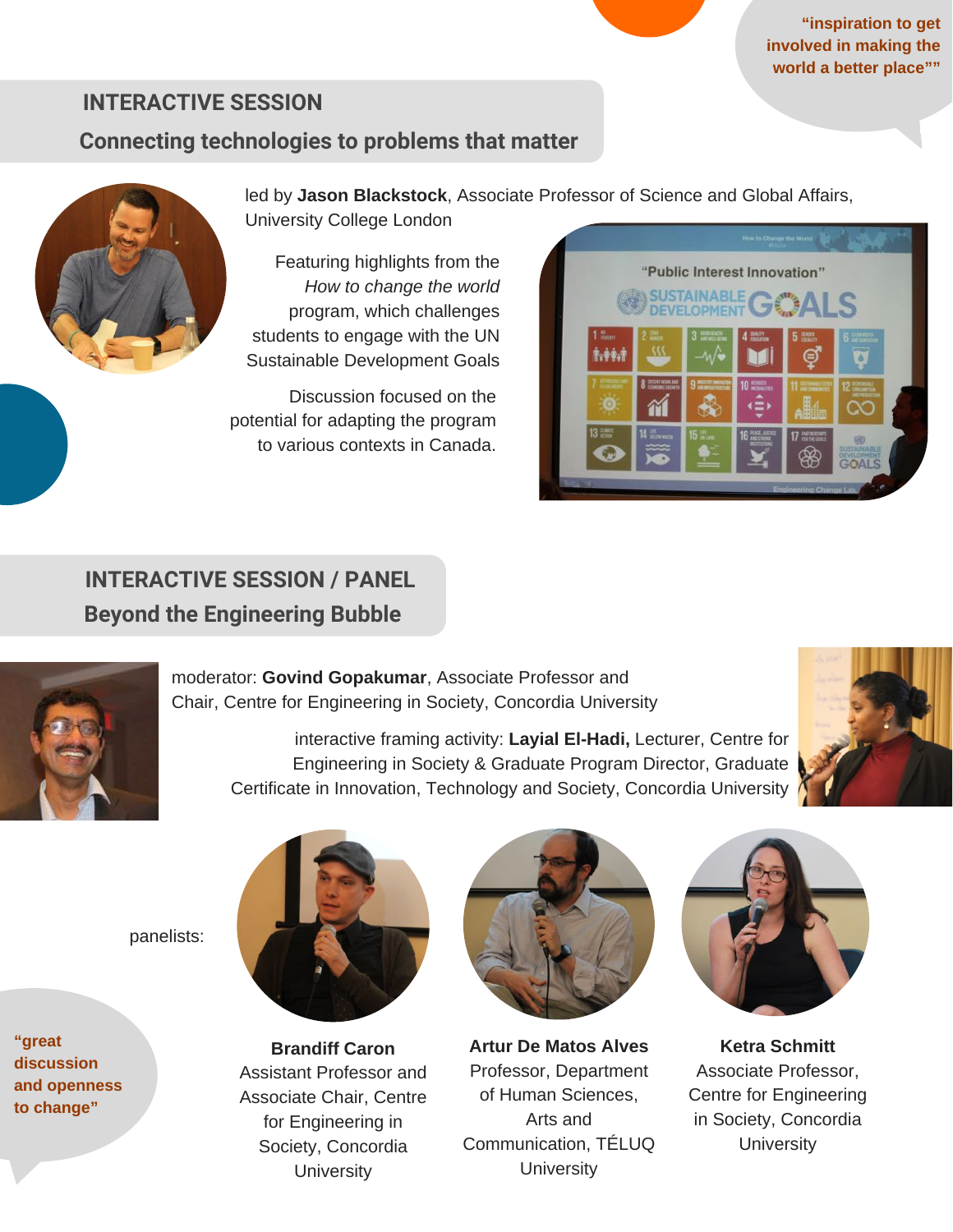## **Day 2**

#### **INTERACTIVE SESSION Managing the complex impacts of engineering work**



led by **Christian Beaudrie**, Associate, Compass Resource [Management](http://compassrm.com/who-we-are/christian-beaudrie/)

Featuring an overview and a facilitated [engagement](http://www.structureddecisionmaking.org/) with **Structured Decision Making**

> **"a cherished opportunity to reflect on issues that matter to me most and to feel part of a community of like-minded people""**

#### **COMMITTING TO ACTION "What will I/we do in the next 30-90 days to forward tech stewardship?"**

#### **DEEP DIVES**

Participants suggested and met into group organized into topics for further discussion:

- Technological Stewardship competencies
- Technological stewardship content to share and teach
- OPSE and How to Change the World
- Future of Engineering Education
- Technological stewardship application in engineering practice
- Indigenous Engagement and technological stewardship
- Integrating technological stewardship into K-12 education



### **30/30 ACTION PLANS**

Participants developed individual and group action plans to implement technological stewardship in their context

Groups scheduled additional meetings 30 days in the future to discuss progress and set new goals for the next 30 day

.

**"great people and conversation"**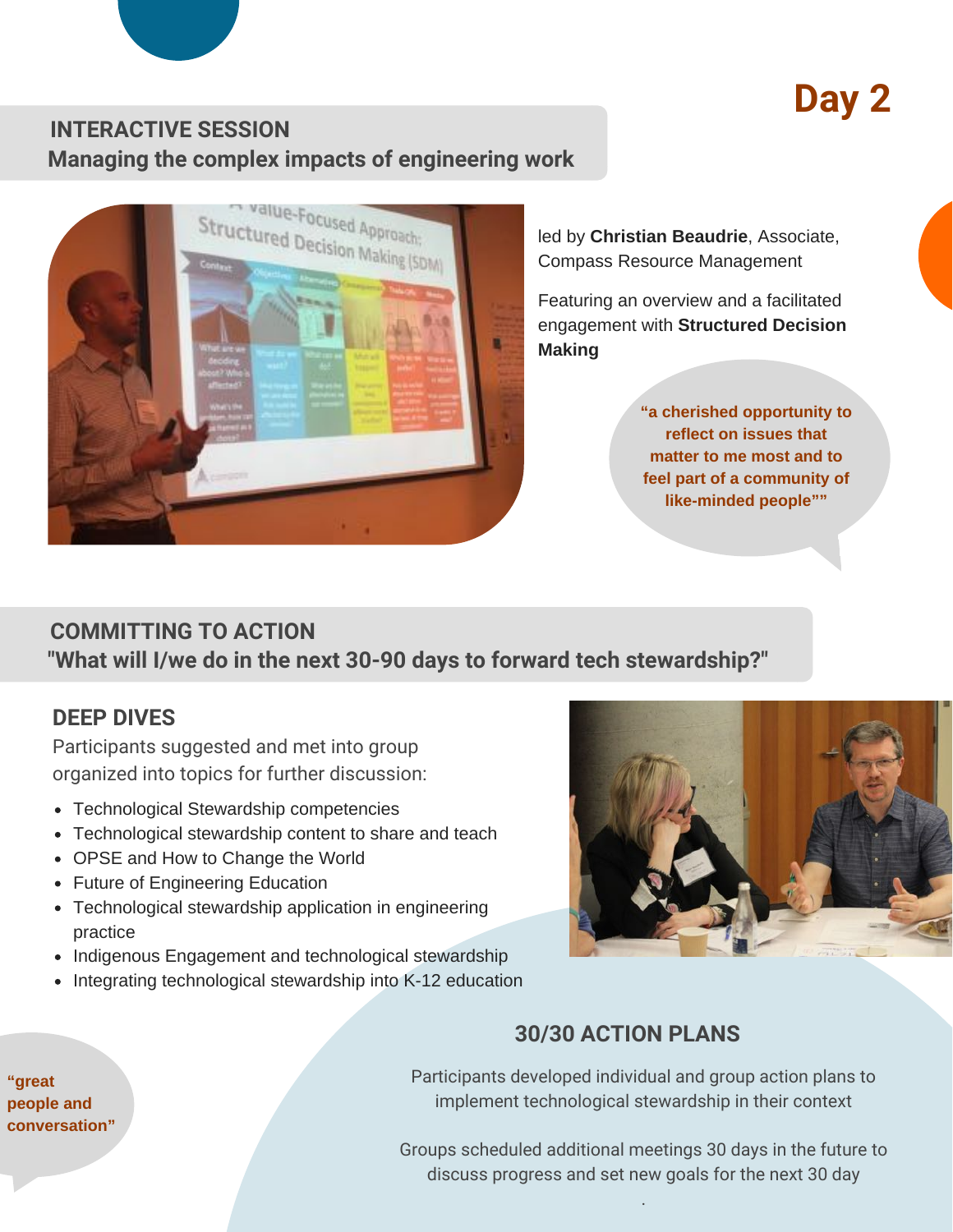#### **CLOSING CIRCLE: COMMITMENTS AND REFLECTIONS**

**"met and got to know lots of motivated people for change from across Canada""**

Participants shared their action plans and and one word that described how they felt at the end of the two-day experience.

#### **Responses to key questions HIGHLIGHTS**

Over the two days, participants contributed hundreds of ideas about technological stewardship.

#### **What behaviours illustrate tech stewardship?**

- integrate diverse perspectives in decision making
- change engineering culture
- embrace complexity and complex identities
- consider and ask "why"
- promote others not oneself
- collaboration democratic creation / development process
- self-awareness ongoing consideration of personal bias and blind spots
- leadership being an individual role model
- conscious problem identification consider who needs most help/impact + raise them up
- intentionally consider implications awareness of values
- education & research give the power to the students to choose the trajectory of their education
- values based/driven having the courage to speak up when something isn't right





#### **What values support tech stewardship?**

• Caring / empathy • Intentionality • Long Term Perspective • Emotional Intelligence • Integrity • Creativity • Selfless • Humility - asking for help • Equitable Inclusion • Constant Learning + Sensing • Awareness of broader social context / implications (e.g. enviro, societal, economic) • Personal Health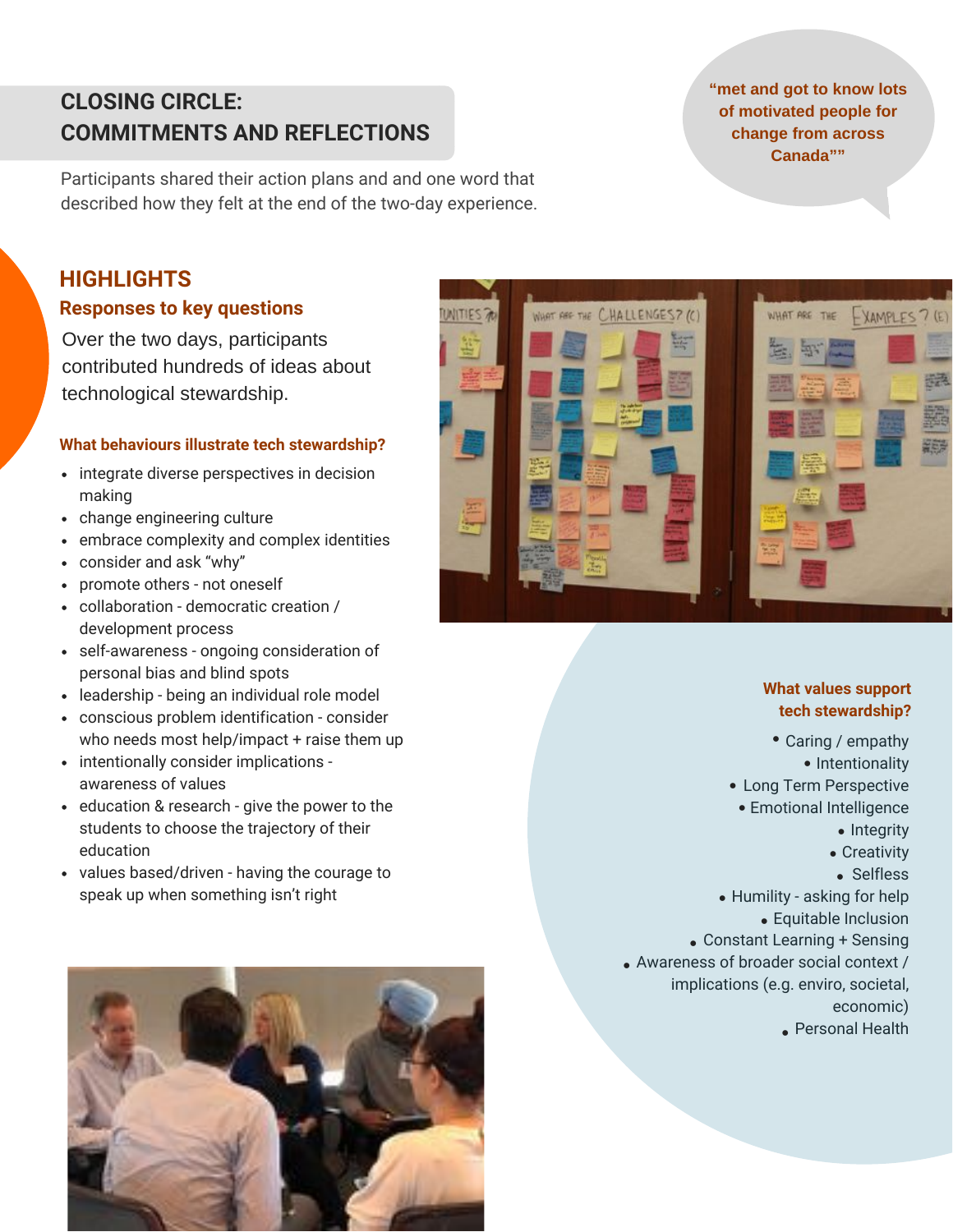#### **What opportunities does tech stewardship create?**

- Testing in a "safe to fail" way'
- monitor and reflect on impacts
- Education on negative impacts
- Reflect on past failures
- Inventors better connected to society problems - eg. Grand Challenges
- Focus on societal purpose, not on tech.
- engaging about tech stewardship with government / politics
- Reframing our role from Engineers Rule The World to Engineers Serve The World but W as universe, not just humans
- First step of solving a problem is admitting you have one
- Connecting societal values and technology in education
- More indigenous engineers improve onboarding at high school level
- Workshop to help companies brainstorm/stretch on tech stewardship / the SDGs
- Stewardship bootcamp

#### **What are existing examples of tech stewardship?**

- Testing in a "safe to fail" way'
- monitor and reflect on impacts
- Education on negative impacts
- Reflect on past failures
- Inventors better connected to society problems - eg. Grand Challenges
- Focus on societal purpose, not on tech.
- engaging about tech stewardship with government / politics
- Reframing our role from Engineers Rule The World to Engineers Serve The World but W as universe, not just humans
- First step of solving a problem is admitting you have one
- Connecting societal values and technology in education
- More indigenous engineers improve onboarding at high school level
- Workshop to help companies brainstorm/stretch on tech stewardship / the SDGs

#### • Stewardship bootcamp

#### **What are the challenges to tech stewardship?**

- Testing in a "safe to fail" way'
- monitor and reflect on impacts
- **Education on negative impacts**
- Reflect on past failures
- Inventors better connected to society problems - eg. Grand Challenges
- Focus on societal purpose, not on tech.
- engaging about tech stewardship with government / politics
- Reframing our role from Engineers Rule The World to Engineers Serve The World but W as universe, not just humans
- First step of solving a problem is admitting you have one
- Connecting societal values and technology in education
- More indigenous engineers improve onboarding at high school level
- Workshop to help companies brainstorm/stretch on tech stewardship / the SDGs
- Stewardship bootcamp

#### **What actions are you willing to take towards tech stewardship?**

- Help students think through TS in their design / capstone projects
- Engagement /events/dialogue about tech stewardship
- Practice being respectful
- Learn/ask from a respectful place
- Listen
- Educate myself and put effort into learning
- Take care of self mitigate overwork + mental health
- Lead by example
- Put effort into learning indigenous history
- Reconciliation is also a verb